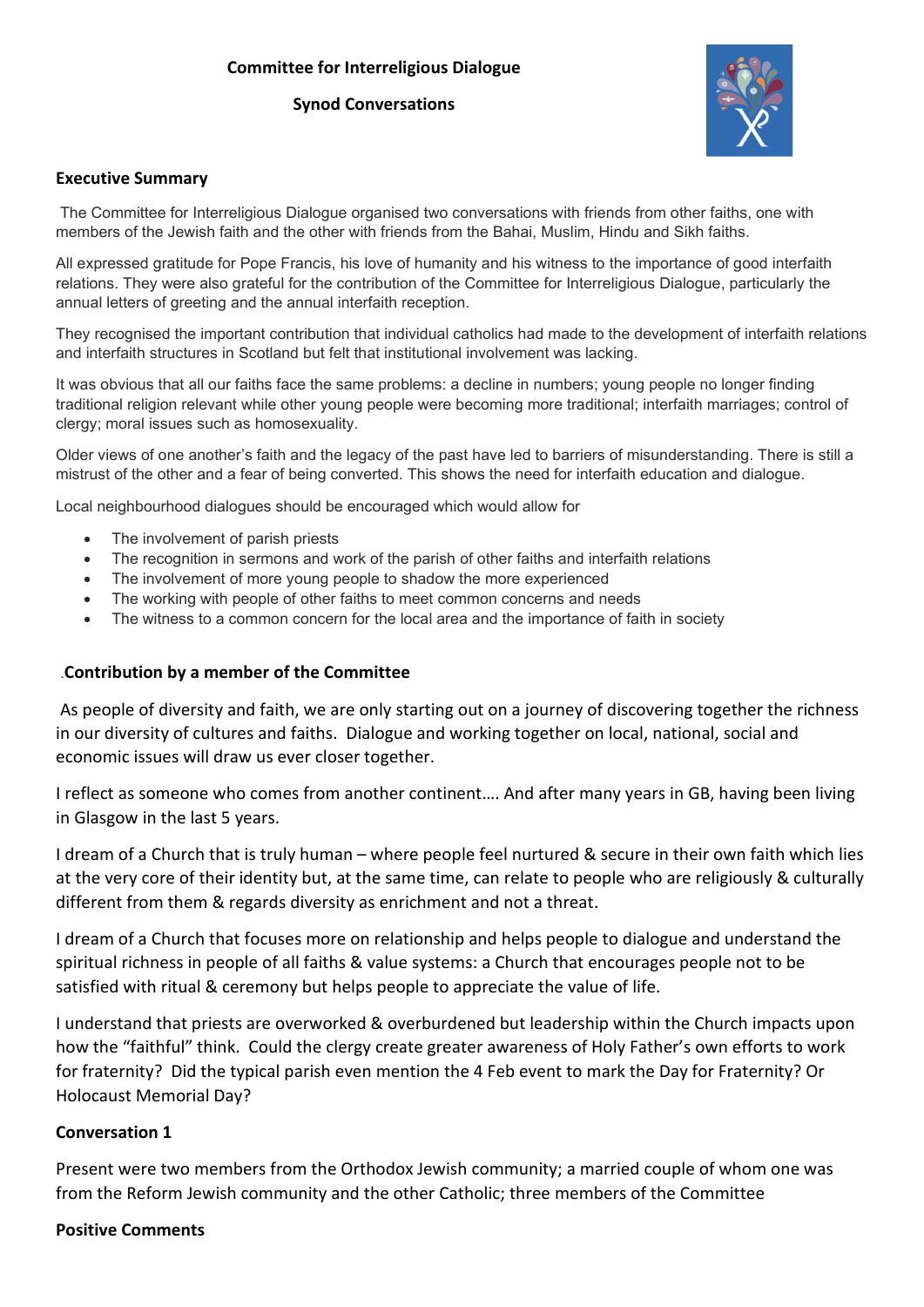- 1. The good relations that now exists between the Jewish Community and the Catholic Church and the sense that more unites that separates our two communities.
- 2. The good and growing relationship between Garnethill Synagogue and St Aloysius Church, particularly with the current parish priest
- 3. The recognition that both communities are facing the same issues and challenges such as declining numbers attending synagogues and churches.
- 4. The recognition of the similarities with other faiths eg. a comparison between Arabic and Hebrew shows the similarities in Judaism and Islam
- 5. Zenophobia decreasing in the younger generation

#### **Concerns**

- 1. Ignorance of one another's faith and the faith of others. Older views of one another's faith are a barrier to understanding and have led to it being taboo for some Jews to visit a church or even mention Jesus.
- 2. A fear of admitting to being Jewish because of antisemitism or even being religious in a secular society
- 3. The divisions of people (eg. Celtic and Rangers) into supporters of Israel or Palestine without knowing anything of the reality of the situation.
- 4. No mention of other faiths in church and synagogue even when the church is situated in, for example, an area with high Jewish population
- 5. A recognition that both our faiths are facing the same moral issues eg. how to approach homosexuality. Our religions should not be judgemental about people's life stances. Because of this many are walking away from religion.
- 6. In general, the non-acceptance of interfaith marriages in past parents considered children who married outside the faith as dead – in Judaism they would say prayers for the dead, in Catholicism they would not attend weddings and cut off contact with children.
- 7. Many young people no longer finding religious services relevant in both synagogue and Church because they don't understand the language or understand the repetitiveness of the services. On the other hand, some young people are becoming more traditional and right- wing in their approach to their faith.
- 8. The control clergy have over certain elements of religion eg. admitting people to the sacraments, refusing blessings or Jewish and non-Jewish partner being able to be buried in the same grave
- 9. The position of women who are excluded from leading/saying certain prayers or conducting services
- 10. The tendency of leaders and clergy in our faiths to be inward looking with no comments or statement on issues facing society and the community

## **A Way Forward?**

- 1. More dialogue at grassroot level during recent work for Afghani refugees at Giffnock Synagogue there was good dialogue with Muslim mothers and a recognition that all their children are discriminated.
- 2. More neighbourhood dialogues and working together to weave ourselves into the wider community. Members of our faith should be aware or the faiths in their area. Shared campus parishes.
- 3. Acceptance of interfaith marriages this is going to grow in a multifaith society, and our faiths should be more tolerant than in the past. Many religious young people will marry people of no faith and the concerns this might cause parents.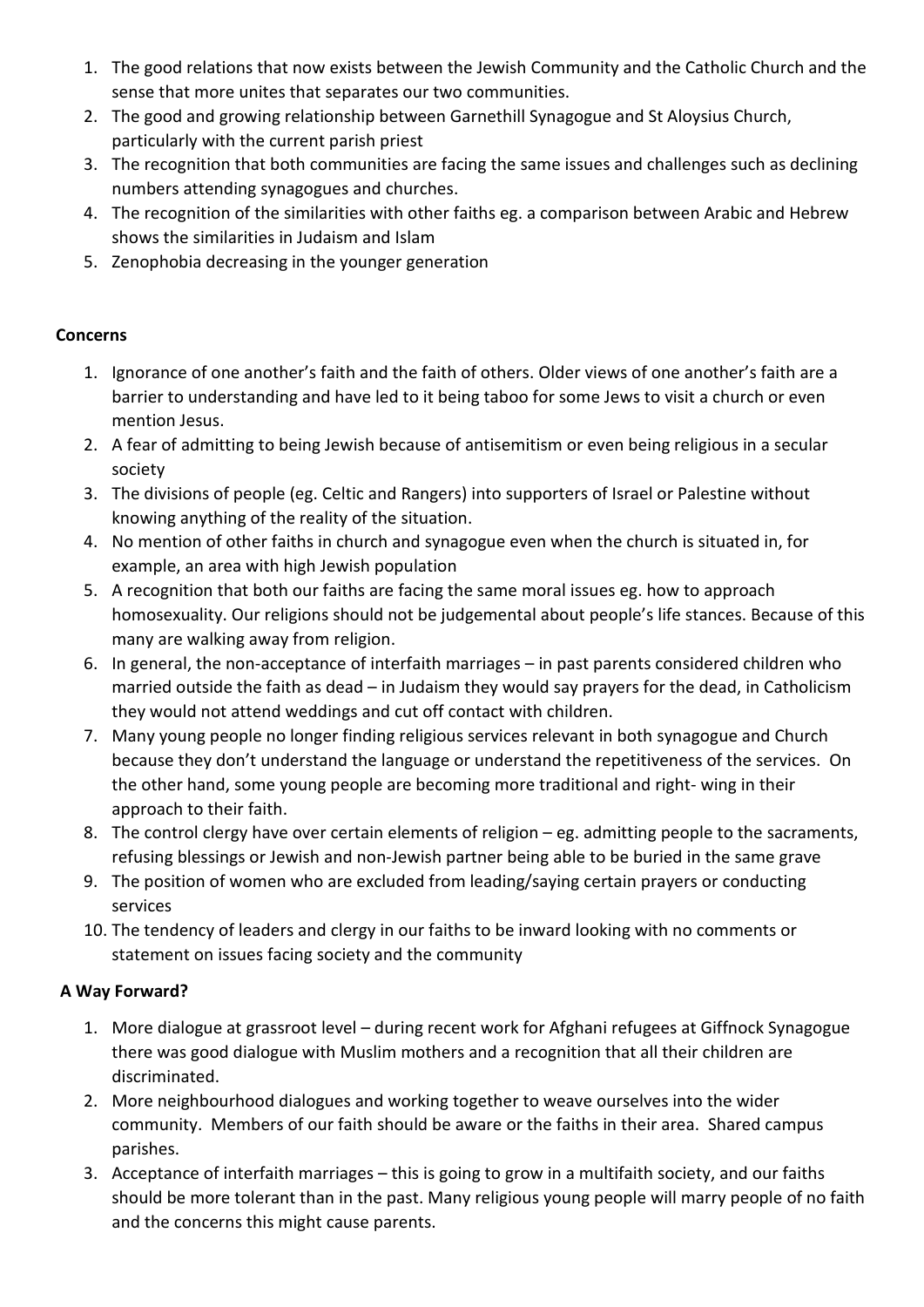- 4. Our faiths should be less judgemental about those whom they consider have stepped out of line. Life is not black and white and there are different ways in which people relate to their faith – all should be accepted
- 5. Ensuring that conflicts abroad which are associated with religions do not disrupt good relations here in Scotland
- 6. The traditional dialogue between Christianity and Judaism has been the Council of Christians and Jews but perhaps this should be extended to include Muslims
- 7. We live in a society which is made up of refugees and immigrants perhaps refugees and working with them could help regenerate our faith communities.

#### **Conversation 2**

Present were friends from the Baha'i, Hindu, Muslim and Sikh faiths, the parish priest of St Aloysius Garnethill and 2 members of the committee.

#### **Positive Comments**

- 1. Appreciation for Pope Francis and his work for dialogue which builds bridges between people and allows communities to move forward in friendship. The signing of the Document on Human Fraternity for World Peace and Living Together by the Pope and the Grand Imam of Al-Azhar University was a significant step as will be the proposed visit to Lebanon in June this year. It was noted that the Pope showed a genuine love for the whole of humanity, not just his own Church.
- 2. The good relations between the Church and other communities, notably the growing friendship and dialogue with the Shia community that has grown over the past 3 years. This has helped the Shia community be more open to others.
- 3. Annual letters from the Vatican and the Scottish Bishops which are valued as they show respect for and a knowledge of the other faith as well as relating that to Catholic belief and practice.
- 4. The annual reception for faith communities organized by the Committee and in the past hosted by Archbishop Conti
- 5. The involvement of the Bishops' Secretary for Interreligious Dialogue in the work of interfaith which spans thirty + years and has supported the development of interfaith at local and national level. If there had not been this involvement and participation interfaith relations would not have developed in Scotland.

## **Concerns**

- 1. The Church has good dialogue with Shia community perhaps more dialogue with other smaller communities. Smaller communities have difficulty establishing themselves and places of worship and find it difficult to approach larger institutional groups. This can be because they do not know the protocol or have low self-esteem.
- 2. While interfaith friendships are expanding there is still a lot of mistrust of the other and a fear of being converted or encouraged to do so.
- 3. We have a great responsibility to share our insights from inter-religious dialogue with our communities and also practice those insights.
- 4. When meeting people of other faiths, it should not just be an information exercise but an experience where our humanity is shared. From the dialogue between Shia and Sunni Muslims, both communities have learned not to begin a dialogue with questions like 'why are you like this'?
- 5. There is a lot of preaching in religion but not so much action. Preaching should come after prayer and practice but this not happening– young people see through this and know if people are honest and live up to what they say
- 6. Young people in many of our faiths are no longer coming to places of worship they are too busy with other things or do not see what is happening as relevant to their present lives. There is also a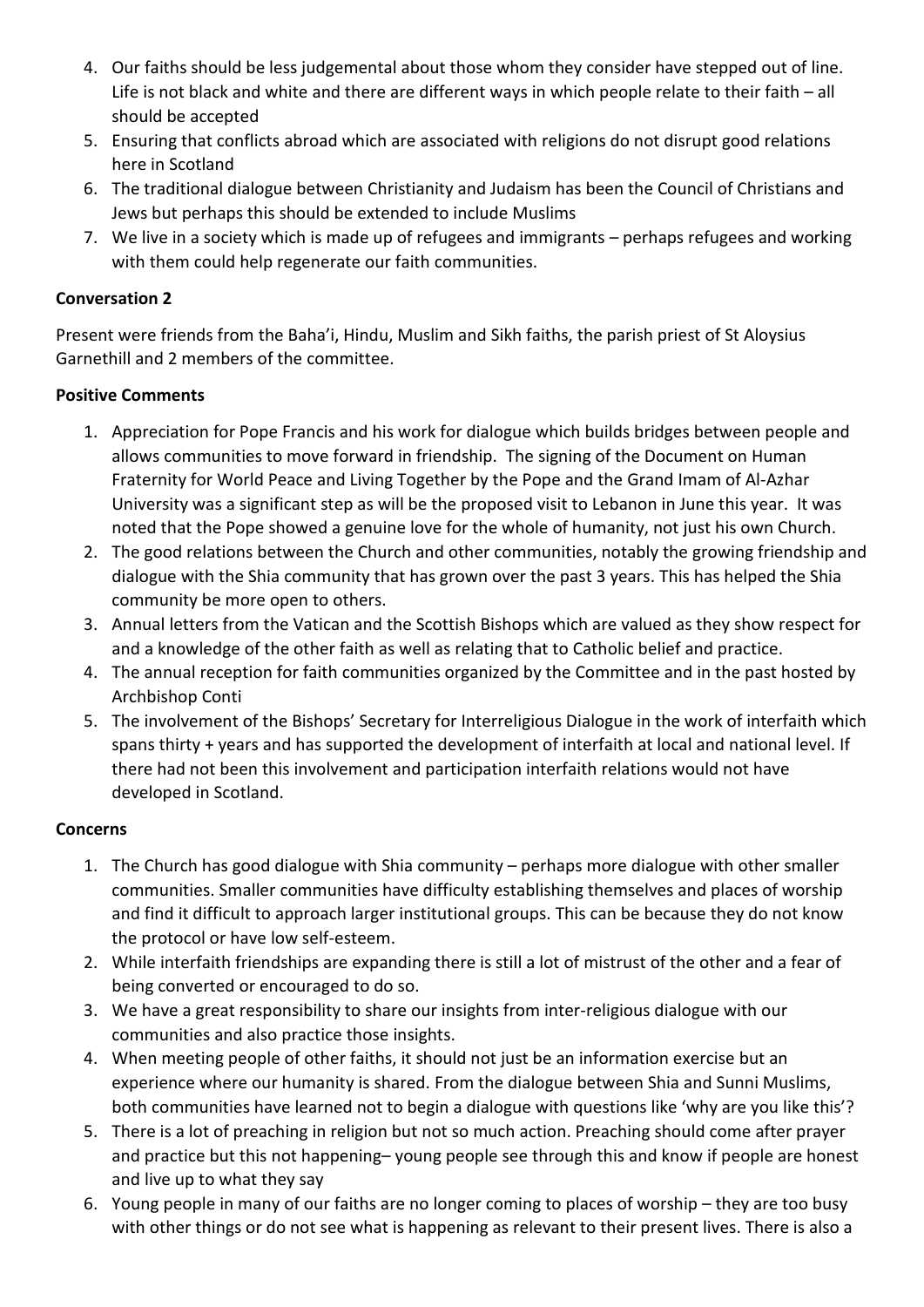tendency among some young people to be harping back to the past to a more traditional approach to religion – eg. the way things are done in India.

- 7. Difficult to get local parish priest involved in interfaith events or respond to invitations. Clergy need to be encouraged and told about the importance of interfaith and meaningful conversations. Interfaith dialogue is important for communities and necessary for communities to be healthy – good to look for common concerns. Always same faces at interfaith meetings – this is a sign of weakness
- 8. How to get more men involved in dialogue at present women are more likely to be involved.
- 9. Important for people to learn how to talk to others and find young people to continue the work. Some young people are willing to do this.
- 10. Interreligious education is important and a grounding in world faiths should be given in faith education and clergy training
- 11. Despite good work of individuals there is no contact between institutions places of worship have no contact with Catholic Church and never been invited to a catholic event – it was suggested that all religions have a sense of mission and there can be a reluctance to invite others in case it is seen as proselytization.
- 12. Legacy of the past is a barrier to good relations.
- 13. How do we communicate the true essence of our faiths perhaps more conversation about the values at the heart of our faiths

# **A Way Forward?**

- 1. More people involved in the local context. A christmas card from the local church would be appreciated – so too carol singing at Christmas. Perhaps a card to recognize other festivals. This would help communities get to know one another as well as clergy.
- 2. It was important to put more effort into persuading Catholic priests and Protestant ministers to take up inter-faith activities at the local level. They perhaps should add training to the seminary curriculum to promote inter-faith dialogue and how to make it happen in the parishes and schools.
- 3. It is important to stress that we are neighbours and need to understand the theology of neighbourliness. It would be good to share open days.
- 4. If want to influence outside communities, we must witness to our faiths through action together.
- 5. Living together in Scotland must have open and honest dialogue.
- 6. Imams, clergy should talk about life in Scotland and address common concerns.
- 7. Funding from government for youth education is a possibility bringing young people together in youth camps
- 8. Perhaps bring 2 younger people to shadow older people at interfaith gatherings and meetings
- 9. Opportunities for personal conversations at Parliament of World Religions in Barcelona the Sikh community served meals to 10,000 people daily – this allowed for good interpersonal conversations, but the subsequent Parliament of World Religions did not allow the Sikh community to do this and as a result many participants commented that it was so busy and did not allow for interpersonal exchange.
- 10. Catholics should make contact, go to a Gurdwara, share a vegetarian meal and get to know one another. In this way, trust will grow between the communities.

**A Personal Experience with the Catholic Church/Catholic individuals.** Dr. Maureen Sier ( Baha'i ) **Early Years** I was raised in NE Scotland in a town called Elgin. My parents were marginally Protestant and so I attended Sunday School in St Giles Church and learnt a little about Christianity from attending weekly classes (from around 5 years old).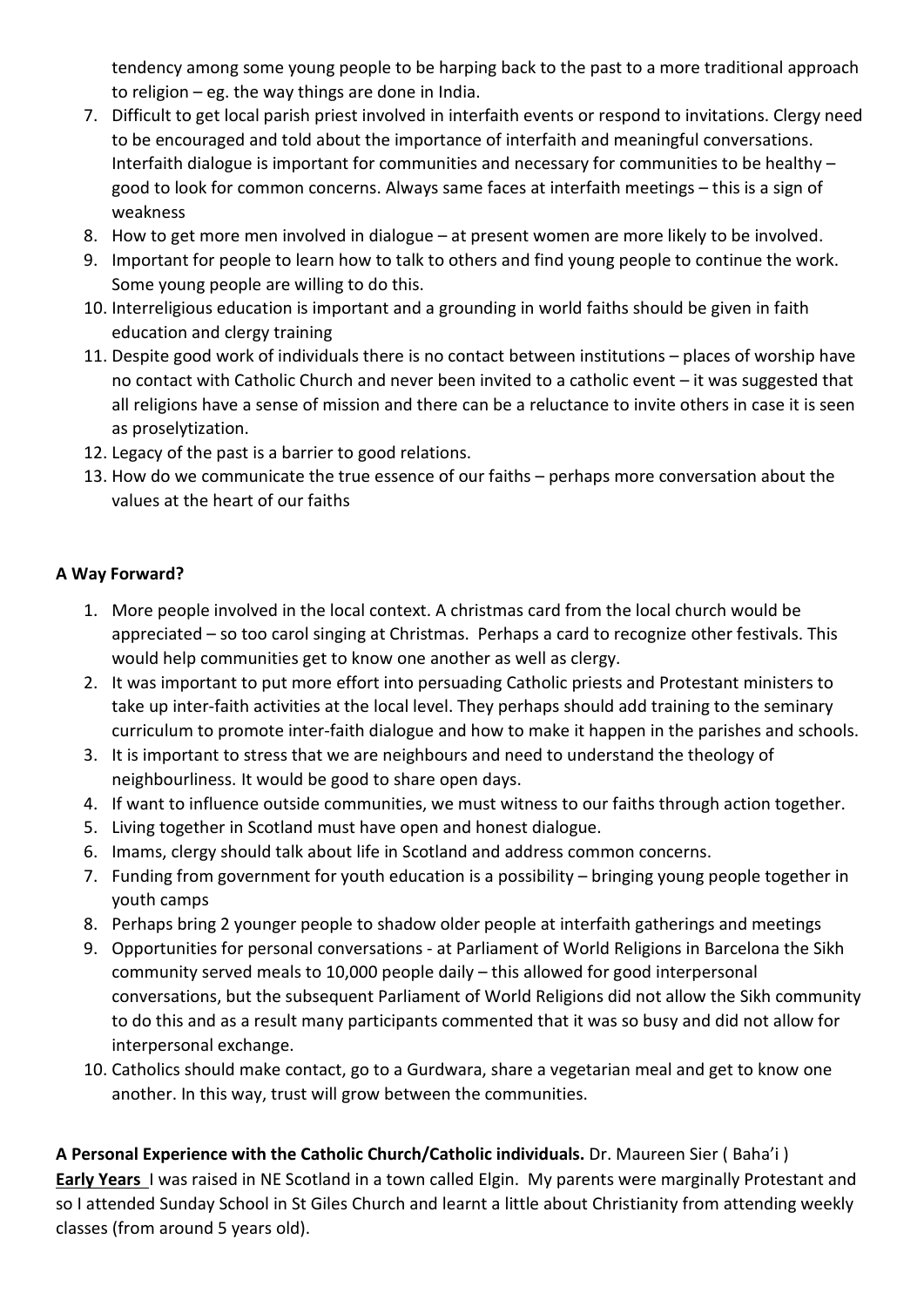I first became aware that there were a group of people called Catholics when I went to primary school. Just 5 minutes' walk from East End Primary School (which I attended) was St Sylvester's Primary School – the only faith-based school in Elgin.

As a young child the word's Protestant and Catholic did not mean much – my 'religious feelings' were towards the stories of Jesus and I also loved going to Church services and enjoyed the singing and the sense of the 'sacred'.

As a young teenager I was given a bike, and with friends, cycled to Pluscarden Abbey (about 6 miles from Elgin) and I was really moved by being in such an incredibly beautiful, peaceful, religious place. Pluscarden Abbey is home to a community of Catholic Benedictine monks and this was my first non-Protestant religious experience. It was while exploring Pluscarden Abbey and its grounds that I decided that there really was a God and that I needed to know more. So, I guess you could say that it was a **Catholic experience that set me on a religious quest**.

# **Adult life**

My 'quest' led me to become a Baha'i at the age of 17 and in later years my sister married a Catholic and my aunt and her whole family converted to the Catholic Church and have remained faithful members since conversion. So, my family is an interesting mix of Baha'is, Protestant Christians, Catholics and nonreligious.

By age 26, I was married with 4 children. In my 30's I attended University and majored in Cultural History with Religious Studies. This was a more formal understanding of religion and it was not until doing my PhD in the 1990s in the Pacific Island of Samoa that I began to develop a deeper understanding of the Catholic Church. My PhD was on religion and gender in the Pacific and the Catholic Church, and particularly the experience of the religious sisters, formed a central part of one of the chapters of my PhD. I found my **engagement with the religious sisters of Samoa** and with the wider Catholic Church there **very positive**. Some key Catholic individuals stand out because they became life-long friends and also had a huge impact on my life;

- Dr Emma Kruz Vaii (a leading Samoan Academic and committed Catholic). Emma recently became the Chancellor of the University of Samoa. We engaged regularly in **Catholic/Baha'i interfaith conversations** and continue those to the present day.
- Paul O'Callaghan (High Commissioner of Samoa who went on to work for **Caritas** in Australia) Paul despite his role as Commissioner went weekly to the Catholic Old People's Home to shave the old men and be of service. This impacted greatly on me, he was a great example of faith in action.
- Tui Atua Tupua Tamasese Tupuola Tufuga Efi who was elected as Samoa's Head of State from 2007 -2017. He is also a committed Catholic and a leading academic and at his invitation I was asked to speak at an interfaith conference that he organised in Samoa. In turn, many years later, I was able to invite Tupua to co-host, with Interfaith Scotland, a conference on the Indigenous and Interfaith approach to the climate crisis (held in St Andrews University, Scotland).

I think it is safe to say that my early interfaith engagement with members of the Catholic Church was positive, life affirming and continues to enrich me.

## **Interfaith in Scotland**

On becoming Development Officer (in 2002) for Interfaith Scotland (previously called The Scottish Interfaith Council) my **mentor, friend and interfaith inspiration has been a Catholic sister, Sr Isabel Smyth**. Although I had engaged in interfaith dialogue while at Aberdeen University and during my PhD studies in Samoa, it was Sr Isabel who helped me to integrate my interfaith experience into by work, my